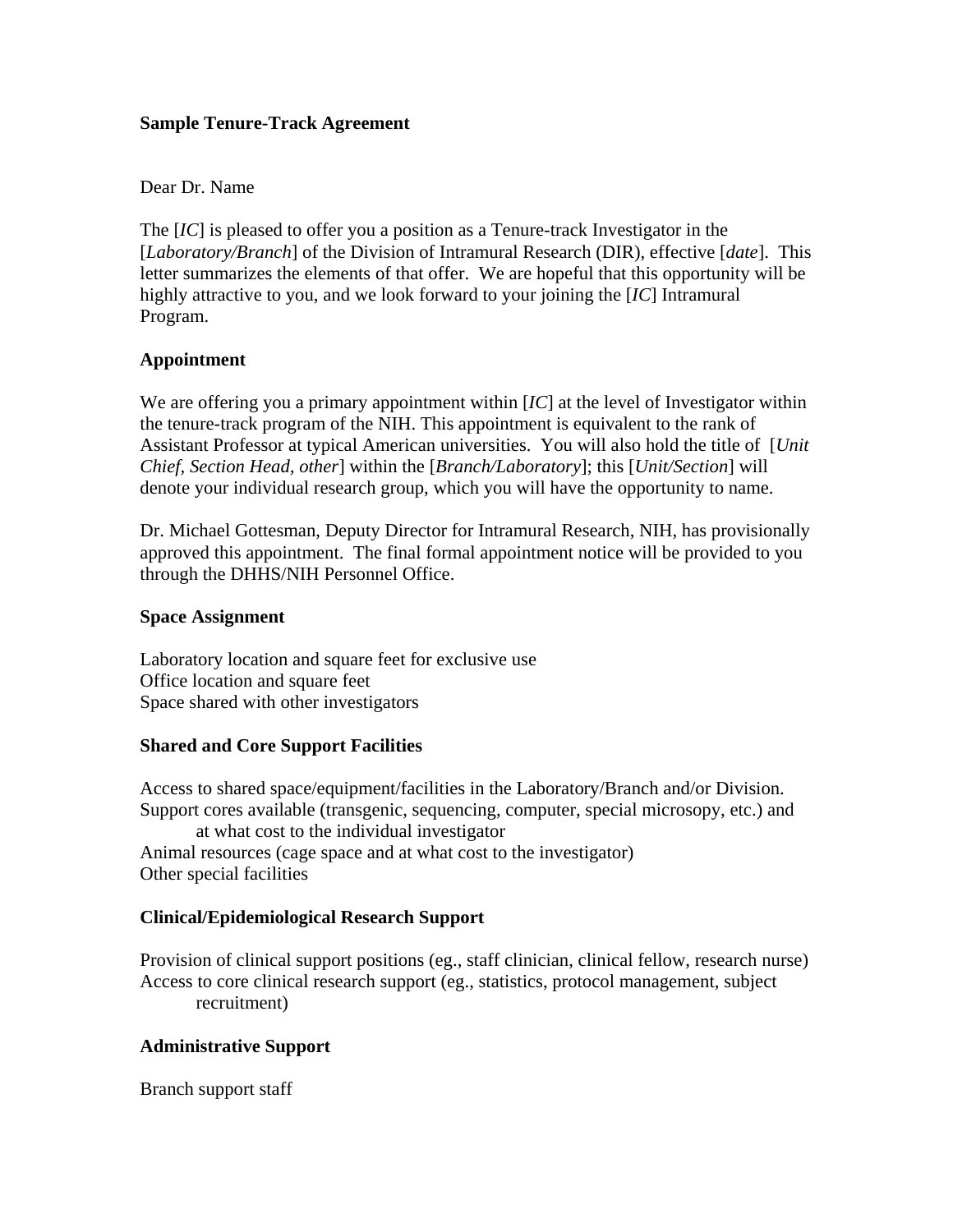## Administrative Officer

**Scientific Positions [***Indicate whether positions carry funds with them, or whether personnel are funded through the Investigator's CAN*].

Number of FTE positions (technician/Research or Clinical Fellow/Staff Scientist) Number of non-FTE positions (postdocs) Number of contractor positions Any special arrangements for phasing in availability of these positions (e.g. some ICs restrict the size of the group initially).

[*If appropriate*]: You may, at any time, add more personnel to your Section through outside funding, loans from other NIH Institutes, special volunteers, and/or other sources of funding or support.

## **Research Funding**

Annual budget: either total budget (personnel, supplies etc) or method of computation (e.g. salaries/stipends + \$ per person for supplies and other expenses). Pro-rating of budget in the first partial year.

Start-up equipment allocation and time frame for its expenditure.

Statement of opportunity to request major equipment items on an annual basis (e.g. at annual budget meeting with SD or Deputy).

While every effort will be made to provide the stated resources on a continuing basis as long as you are on tenure track, rare circumstances may necessitate some adjustments of your annual budget. You will be notified in writing, as early as possible, of such changes and the reason for them.

# **Tenure Criteria and Process**

Appointment to this tenure-track position signifies both our commitment to supporting the development of your career and our expectation that you will manage a research program, develop important presentations and publications on this research, train and mentor personnel who work with you, and contribute to the overall research program of the IRP and the NIH. We anticipate that with continued outstanding progress in your position, you will continue on the tenure track, with an initial two-year appointment that will be renewed yearly, up to a maximum of [six/eight] years. [*Modify as appropriate for Commissioned Corps, reset-the-clock provisions, clinical or epidemiology investigators*]. This maximum time will begin on the date of the official personnel action pertaining to your appointment/conversion to the tenure track.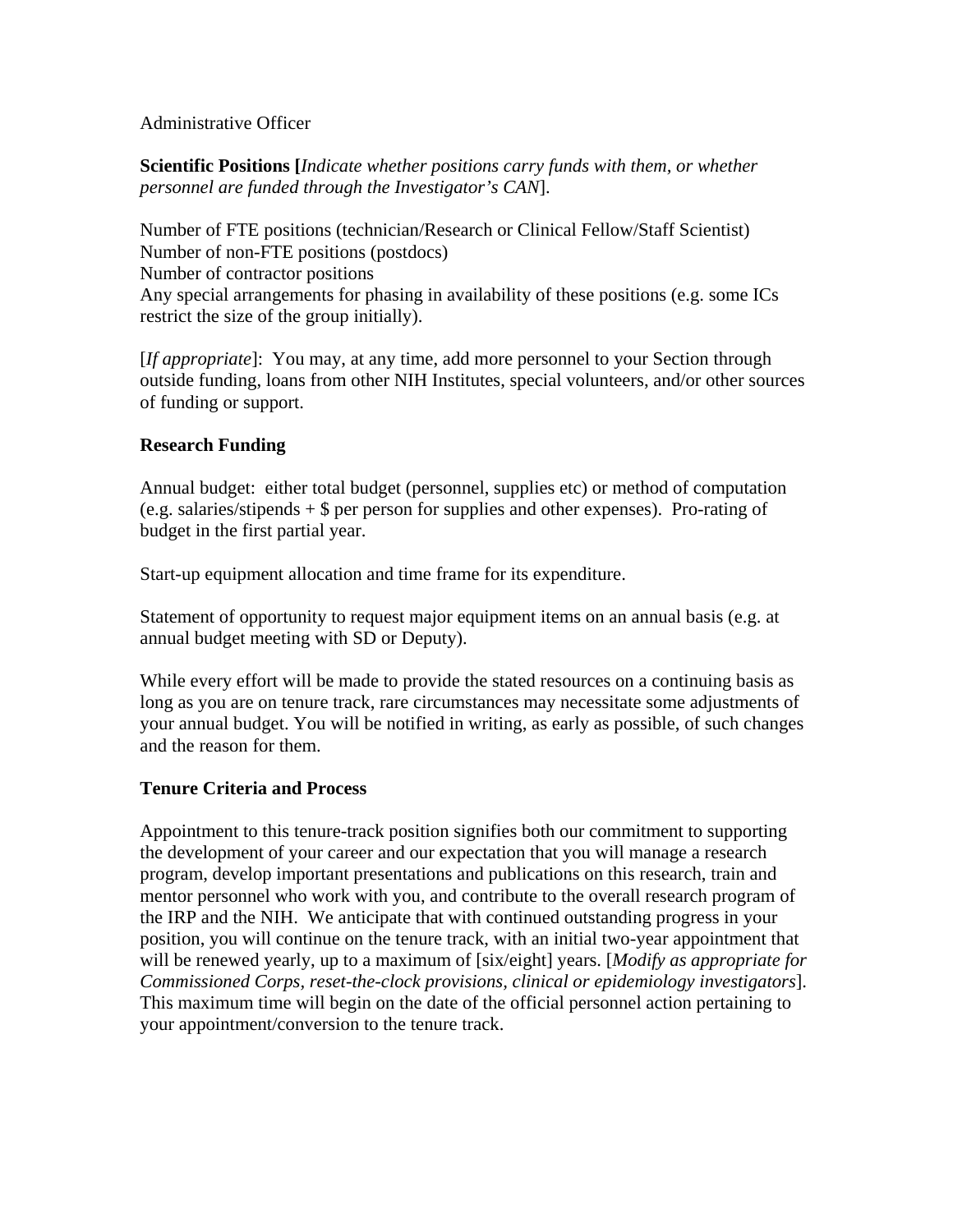Criteria for evaluation of tenure candidates are listed in "The Tenure-Track Program of the National Institutes of Health" and are available on line at [http://www1.od.nih.gov/oir/sourcebook/prof-desig/tenurecriteria.htm.](http://www1.od.nih.gov/oir/sourcebook/prof-desig/tenurecriteria.htm)

You will be given an annual oral and written evaluation by your [*Laboratory/Branch*] Chief and meet at least annually with the [Scientific Director/Designee]. In addition, your Laboratory/Branch Chief and I will work with you to identify a second mentor/mentoring committee to help guide your career development. You will be evaluated by the Board of Scientific Counselors (BSC) once approximately mid-term, and once in the final year of your tenure track. The BSC will recommend that you be continued on the tenure track, removed from the tenure track, or considered for tenure. The tenure review process is initiated by the [*Laboratory/Branch*] Chief and Scientific Director, who will request that the IC Promotion and Tenure Committee solicit outside letters on your behalf from distinguished scientists and make a recommendation to the Scientific Director. If the Scientific Director agrees to support you for a tenured position, your tenure nomination will be presented to the NIH Central Tenure Review Committee chaired by the Deputy Director for Intramural Research, who will make the final decision on tenure. The tenure decision process will take approximately one year following initiation by your [*Laboratory/Branch*] Chief.

If you are not considered for tenure, or do not receive tenure, your [*Laboratory/Branch*] Chief may resubmit your credentials if your allotted [six/eight] years has not elapsed, or you may be informed that you will not be tenured at the NIH. Under the latter circumstances, you may be permitted, depending on your performance and the availability of funds, to continue your research program up to one year while you search for another position.

#### **Personal requirements**

Base salary: \$XXX,XXX One-time recruitment bonus or moving expenses [*as applicable*]: \$XX,XXX Benefits: Standard Federal Package

The position offered to you is a [*full-time/part-time fraction\_\_\_\_*] [excepted Civil Service/PHS Commissioned Corps] appointment [*under an appointment mechanism known as Title 42*]. The salary is comparable to that of other tenure-track investigators at [*IC*] and is governed by pay scales set by NIH's Office of the Director. This will require approval by an [IC] internal salary committee. We do not anticipate any problem in obtaining this approval. Similarly, the lump-sum bonus requires internal approval. Salaries may be subject to periodic increases and cost-of-living adjustments based on the personnel system governing your appointment. There are some restrictions on outside activities, detailed at http://ethics.od.nih.gov/topics.htm.

We are very pleased to be able to make this commitment of resources to you. Your research is of tremendous interest to our program and we hope to welcome you to the ranks of independent NIH scientists as you successfully pursue the tasks of your tenure